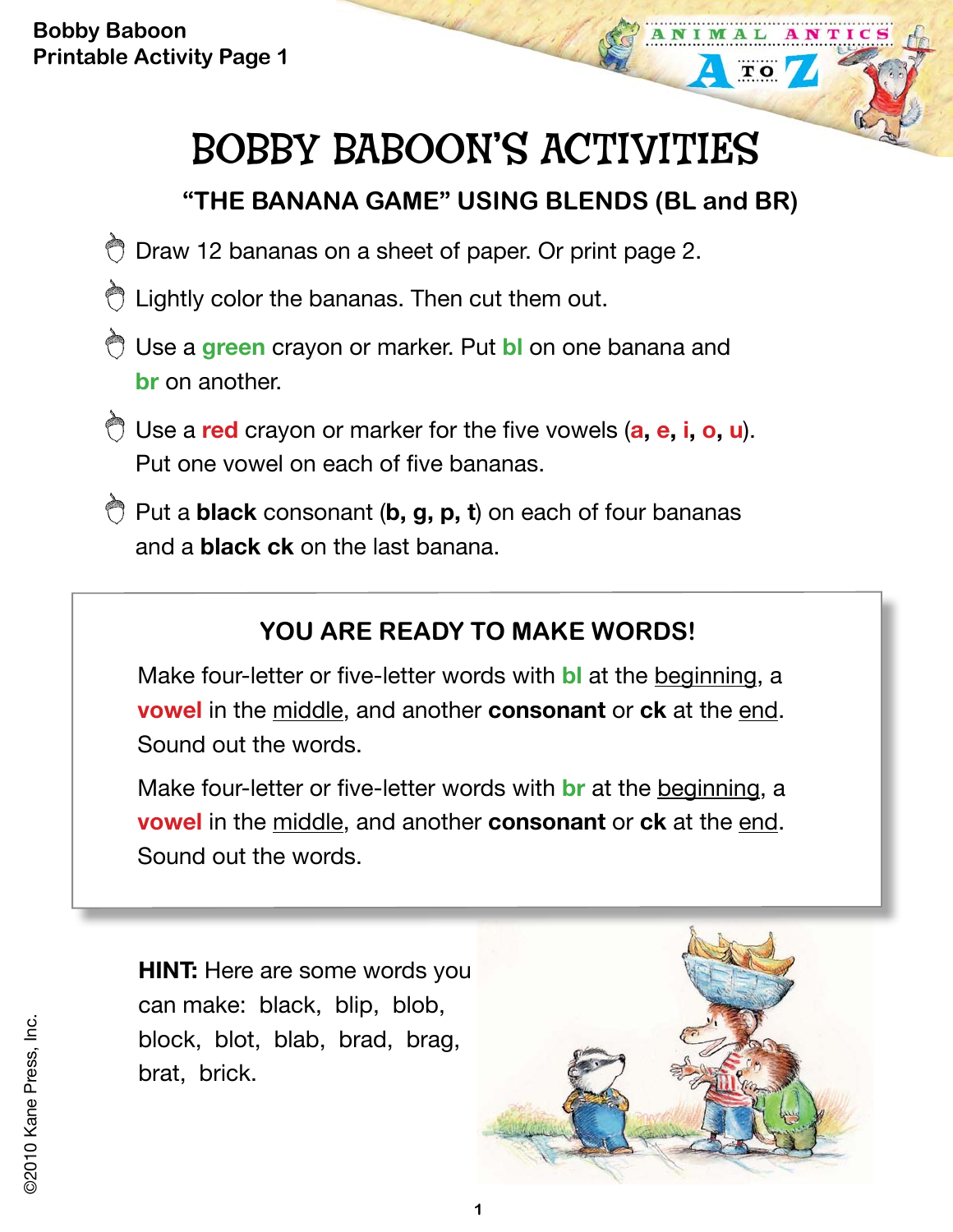

@2010 Kane Press, Inc. ©2010 Kane Press, Inc.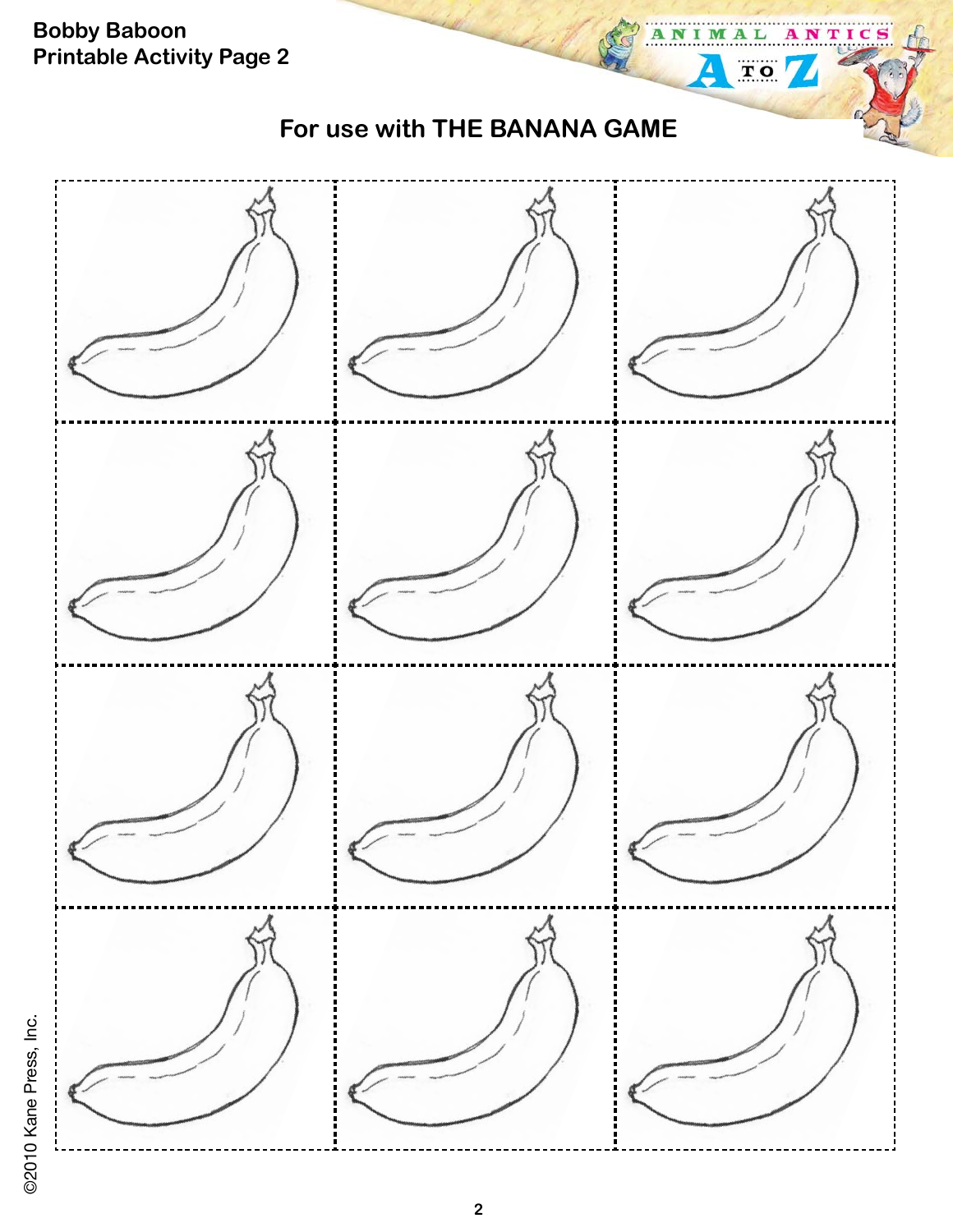**Bobby Baboon Printable Activity Page 3**

### **HELP BOBBY COUNT BANANAS!**

O Draw 30 bananas. (Or print three copies of page 2.) Color and cut out 30 bananas. (That's how many Bobby Baboon had!)

Set aside 4 bananas:





1 for Bubba, 1 for Barnaby,



 $\overline{\mathbf{T}}$  O

1 for Buster, **and 1 for Alpha Betty.** 



Are there enough bananas left for the children in Bobby's class? Here's a fun way to find out.

- Sing the alphabet song very slowly. Put down a banana as you sing each letter. When you get to the end of the song, you should be out of bananas!
- $\bigcirc$  How many bananas did you count out for the children in Bobby's class? Did you have enough? (**HINT:** How many letters are there in the alphabet?)